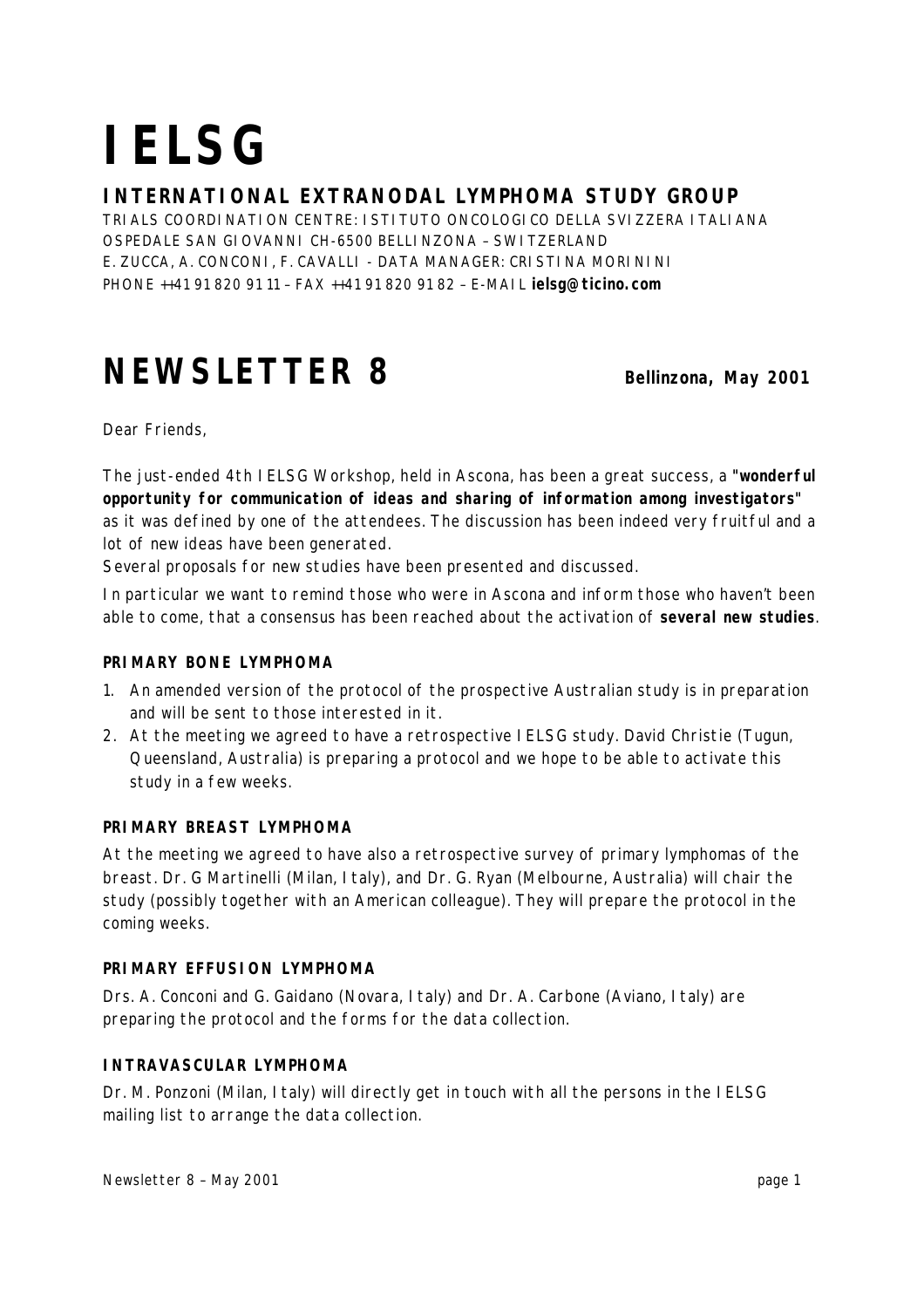#### **MOLECULAR STUDY OF CHROMOSOME-11 ALTERATIONS IN EXTRANODAL DLCL**

Dr. F. Bertoni has already started the collection of paraffin-embedded and frozen material from a few centres. All those who are interested in this study can write directly to: <frbertoni@tin.it>

#### **NASAL NK LYMPHOMA**

Dr. Tsang (Toronto) is preparing a protocol for this study that should be done in co-operation with some Asian (Hong Kong) and Latin American institutes (Peru and Mexico).

*Other issues have been discussed as well in Ascona.*

#### **IELSG 10: PROSPECTVE TRIAL IN DLCL OF THE TESTIS**

It has been proposed to add the administration of Mabthera (Rituximab) to the study treatment. Negotiations are in progress with Roche Pharma AG, that hopefully will provide the drug for the countries and institutions where its use in DLCL is not yet reimbursed.

#### **IELSG 3 AND BEYOND**

The LY03 study of gastric lymphoma has been closed and dr. Wotherspoon is preparing the final histological review. However, we will continue the molecular follow up of the enrolled patients. Moreover, we may be able to study the clinical relevance of some novel putative prognostic factors (e.g., the t(11;18) translocation and the bcl-10 expression) in this prospectively collected series of cases. We will soon ask the involved institutions about the availability of paraffin-embedded or frozen material from the diagnostic specimens.

#### **WHICH WILL BE THE NEXT IELSG STUDY FOR GASTRIC MALT LYMPHOMA ?**

Possible designs for a new study of gastric MALTomas have been discussed in Ascona. The preliminary analysis of responses of the IELSG-6 phase II study suggested a very favourable activity of Rituximab in extranodal marginal zone lymphomas, including gastric MALTomas non-responding to antibiotics (**IELSG posters at the ASCO 2001 meeting in S. Francisco and EHA 2001 meeting in Frankfurt**).

Negotiations are ongoing with Roche representatives about their support to a possible randomised international study of Rituximab vs chemotherapy in extranodal MALT lymphomas (all sites and all stages, anti-*Helicobacter* therapy to be given to patients with gastric location). A protocol synopsis is in preparation (E. Zucca, Bellinzona, Switzerland) and will soon circulate.

#### **MEDIASTINAL LYMPHOMA**

After the results of our retrospective survey suggesting a better outcome for patients treated with the more aggressive third generation regimens plus radiotherapy, many of us would be keen to see a randomised IELSG study. Dr. Peter Johnson (Southampton, UK) and Dr. Zinzani (Bologna) will set up a writing committee for such a protocol. All those who are willing to participate in this study should get in touch with the IELSG studies co-ordination office.